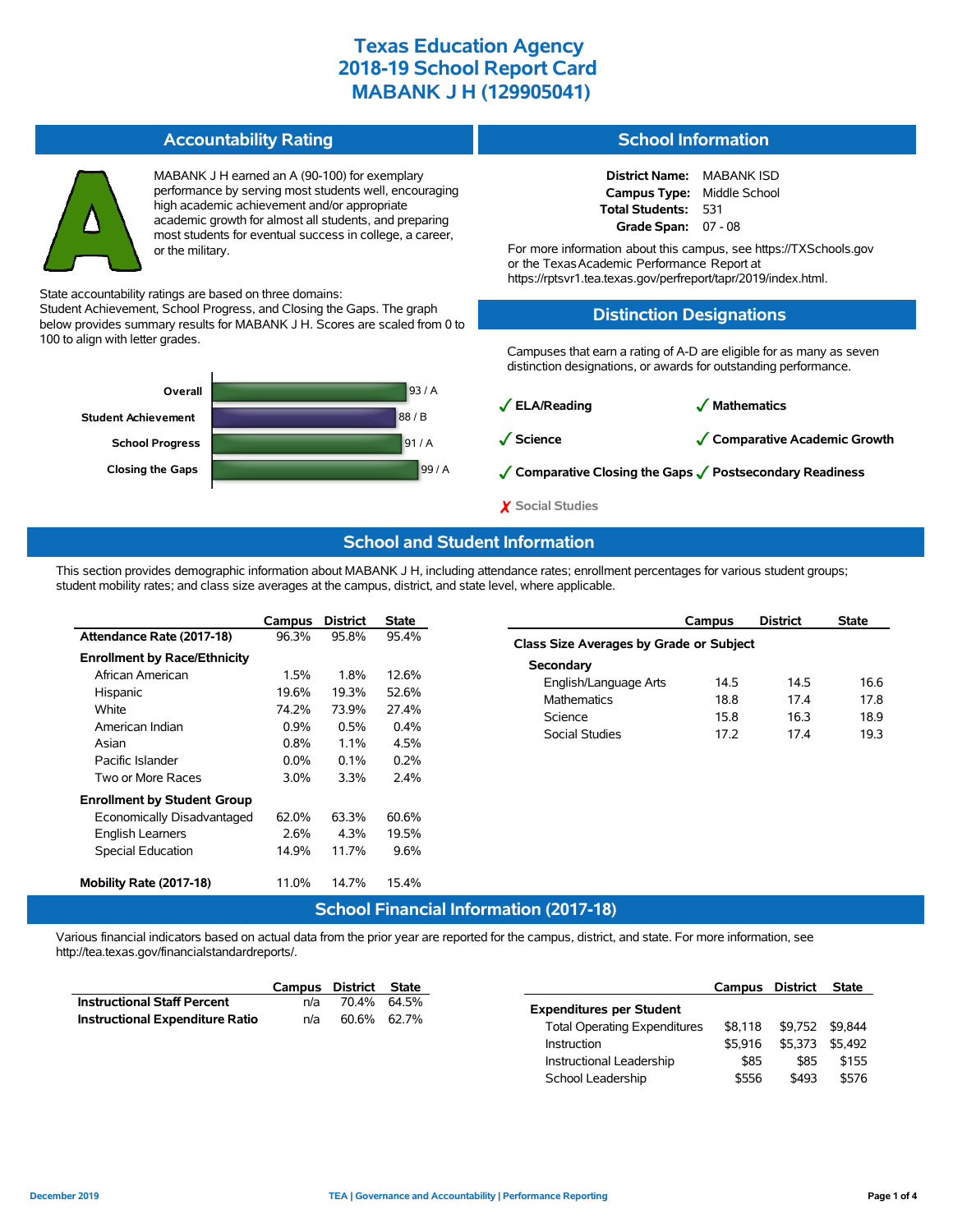### **STAAR Outcomes**

This section provides STAAR performance and Academic Growth outcomes. Academic Growth measures whether students are maintaining performance or improving from year to year.

| African<br>American<br><b>Pacific</b><br>More<br>Econ<br>District Campus American Hispanic<br>White<br>Indian<br>Asian<br>State<br><b>Islander</b><br>Races<br>Disadv<br>STAAR Performance Rates at Approaches Grade Level or Above (All Grades Tested)<br>87%<br>78%<br>79%<br>2019<br>78%<br>88%<br>70%<br>84%<br>89%<br>94%<br>84%<br>All Subjects<br>93%<br>2018<br>77%<br>85%<br>85%<br>72%<br>85%<br>85%<br>84%<br>86%<br>81%<br>$\overline{a}$<br>$\ast$<br>$\ast$<br>2019<br>63%<br>92%<br>87%<br>75%<br>84%<br>90%<br>87%<br>100%<br>ELA/Reading<br>$\overline{\phantom{a}}$<br>2018<br>81%<br>88%<br>84%<br>74%<br>88%<br>87%<br>87%<br>100%<br>∗<br>100%<br>$\overline{\phantom{a}}$<br>$\ast$<br>$\ast$<br>2019<br>82%<br>93%<br>97%<br>100%<br>97%<br>100%<br>95%<br>94%<br>Mathematics<br>$\ast$<br>100%<br>94%<br>2018<br>81%<br>93%<br>95%<br>100%<br>95%<br>95%<br>80%<br>$\overline{\phantom{a}}$<br>2019<br>68%<br>80%<br>60%<br>*<br>$\ast$<br>100%<br>68%<br>Writing<br>77%<br>75%<br>77%<br>$\overline{a}$<br>$\ast$<br>$\ast$<br>$\ast$<br>71%<br>73%<br>71%<br>64%<br>2018<br>66%<br>72%<br>68%<br>$\overline{a}$<br>$\ast$<br>2019<br>90%<br>93%<br>$\ast$<br>100%<br>87%<br>81%<br>87%<br>84%<br>Science<br>$\overline{\phantom{a}}$<br>2018<br>80%<br>91%<br>90%<br>80%<br>94%<br>90%<br>$\ast$<br>*<br>78%<br>89%<br>$\overline{\phantom{a}}$<br>$\ast$<br>73%<br>$\ast$<br>50%<br>69%<br>Social Studies<br>2019<br>81%<br>83%<br>71%<br>69%<br>$\overline{\phantom{a}}$<br>$\ast$<br>81%<br>65%<br>*<br>2018<br>78%<br>20%<br>67%<br>66%<br>56%<br>58%<br>$\overline{\phantom{a}}$<br>STAAR Performance Rates at Meets Grade Level or Above (All Grades Tested)<br>79%<br>2019<br>50%<br>59%<br>58%<br>26%<br>60%<br>59%<br>56%<br>54%<br>53%<br>All Subjects<br>$\overline{\phantom{a}}$<br>31%<br>57%<br>73%<br>50%<br>2018<br>48%<br>56%<br>56%<br>55%<br>47%<br>53%<br>$\overline{\phantom{a}}$<br>$\ast$<br>$\ast$<br>2019<br>48%<br>57%<br>61%<br>38%<br>62%<br>43%<br>54%<br>ELA/Reading<br>61%<br>$\overline{\phantom{a}}$<br>2018<br>$\ast$<br>46%<br>46%<br>51%<br>53%<br>13%<br>52%<br>54%<br>60%<br>56%<br>$\overline{\phantom{a}}$<br>$\ast$<br>2019<br>52%<br>25%<br>$\ast$<br>68%<br>Mathematics<br>67%<br>74%<br>75%<br>74%<br>71%<br>$\overline{\phantom{a}}$<br>50%<br>65%<br>75%<br>*<br>71%<br>2018<br>76%<br>79%<br>76%<br>60%<br>75%<br>$\overline{a}$<br>$\ast$<br>40%<br>*<br>40%<br>2019<br>38%<br>45%<br>46%<br>52%<br>43%<br>75%<br>Writing<br>$\overline{a}$<br>$\ast$<br>2018<br>47%<br>44%<br>36%<br>47%<br>*<br>*<br>29%<br>37%<br>41%<br>$\overline{a}$<br>$\ast$<br>2019<br>$\ast$<br>50%<br>57%<br>54%<br>57%<br>62%<br>60%<br>65%<br>Science<br>$\overline{a}$<br>67%<br>70%<br>$\ast$<br>$\ast$<br>60%<br>2018<br>51%<br>61%<br>20%<br>58%<br>67%<br>L,<br>$\ast$<br>2019<br>52%<br>30%<br>30%<br>26%<br>Social Studies<br>55%<br>34%<br>$\ast$<br>17%<br>$\qquad \qquad \blacksquare$<br>$\ast$<br>2018<br>53%<br>47%<br>23%<br>$\ast$<br>18%<br>22%<br>0%<br>25%<br>11%<br>$\overline{\phantom{a}}$<br>STAAR Performance Rates at Masters Grade Level (All Grades Tested)<br>28%<br>29%<br>11%<br>27%<br>22%<br>57%<br>25%<br>All Subjects<br>2019<br>24%<br>34%<br>25%<br>$\overline{a}$<br>2018<br>24%<br>27%<br>3%<br>28%<br>47%<br>22%<br>22%<br>27%<br>26%<br>19%<br>$\qquad \qquad \blacksquare$<br>$\ast$<br>$\ast$<br>27%<br>2019<br>21%<br>25%<br>32%<br>13%<br>34%<br>32%<br>21%<br>ELA/Reading<br>$\qquad \qquad \blacksquare$<br>2018<br>19%<br>20%<br>29%<br>13%<br>31%<br>0%<br>$\ast$<br>31%<br>24%<br>24%<br>$\overline{a}$<br>38%<br>37%<br>$\ast$<br>$\ast$<br>33%<br>Mathematics<br>2019<br>26%<br>38%<br>13%<br>44%<br>36%<br>$\overline{\phantom{a}}$<br>2018<br>$0\%$<br>38%<br>$\ast$<br>32%<br>24%<br>31%<br>38%<br>42%<br>40%<br>25%<br>$\overline{\phantom{a}}$<br>16%<br>20%<br>$\ast$<br>$\ast$<br>25%<br>12%<br>Writing<br>2019<br>14%<br>13%<br>18%<br>15%<br>$\overline{\phantom{a}}$<br>$\ast$<br>9%<br>8%<br>$\ast$<br>$\ast$<br>7%<br>2018<br>13%<br>12%<br>13%<br>0%<br>$\overline{\phantom{a}}$<br>$\ast$<br>41%<br>29%<br>2019<br>25%<br>24%<br>31%<br>27%<br>33%<br>Science<br>23%<br>27%<br>40%<br>$\ast$<br>$\ast$<br>30%<br>2018<br>38%<br>0%<br>35%<br>22%<br>2019<br>33%<br>28%<br>21%<br>13%<br>$0\%$<br>14%<br>15%<br>Social Studies<br>31%<br>23%<br>10%<br>10%<br>∗<br>$\ast$<br>0%<br>6%<br>2018<br>0%<br>11%<br>$\qquad \qquad \blacksquare$<br>Academic Growth Score (All Grades Tested)<br>2019<br>69<br>76<br>82<br>81<br>82<br>82<br>100<br>81<br>84<br>82<br><b>Both Subjects</b><br>71<br>85<br>70<br>100<br>85<br>2018<br>69<br>85<br>88<br>84<br>91<br>$\overline{a}$<br>$\ast$<br>72<br>77<br>79<br>*<br>75<br>78<br>ELA/Reading<br>2019<br>68<br>78<br>88<br>$\overline{\phantom{a}}$<br>79<br>2018<br>69<br>66<br>78<br>75<br>81<br>76<br>88<br>60<br>∗<br>$\overline{\phantom{a}}$<br>2019<br>85<br>$\ast$<br>85<br>Mathematics<br>70<br>79<br>86<br>75<br>88<br>93<br>2018<br>70<br>76<br>93<br>*<br>92<br>100<br>88<br>80<br>94<br>91 |  |  |  |  |  |  |  |  |  |  |  |  |  |
|-------------------------------------------------------------------------------------------------------------------------------------------------------------------------------------------------------------------------------------------------------------------------------------------------------------------------------------------------------------------------------------------------------------------------------------------------------------------------------------------------------------------------------------------------------------------------------------------------------------------------------------------------------------------------------------------------------------------------------------------------------------------------------------------------------------------------------------------------------------------------------------------------------------------------------------------------------------------------------------------------------------------------------------------------------------------------------------------------------------------------------------------------------------------------------------------------------------------------------------------------------------------------------------------------------------------------------------------------------------------------------------------------------------------------------------------------------------------------------------------------------------------------------------------------------------------------------------------------------------------------------------------------------------------------------------------------------------------------------------------------------------------------------------------------------------------------------------------------------------------------------------------------------------------------------------------------------------------------------------------------------------------------------------------------------------------------------------------------------------------------------------------------------------------------------------------------------------------------------------------------------------------------------------------------------------------------------------------------------------------------------------------------------------------------------------------------------------------------------------------------------------------------------------------------------------------------------------------------------------------------------------------------------------------------------------------------------------------------------------------------------------------------------------------------------------------------------------------------------------------------------------------------------------------------------------------------------------------------------------------------------------------------------------------------------------------------------------------------------------------------------------------------------------------------------------------------------------------------------------------------------------------------------------------------------------------------------------------------------------------------------------------------------------------------------------------------------------------------------------------------------------------------------------------------------------------------------------------------------------------------------------------------------------------------------------------------------------------------------------------------------------------------------------------------------------------------------------------------------------------------------------------------------------------------------------------------------------------------------------------------------------------------------------------------------------------------------------------------------------------------------------------------------------------------------------------------------------------------------------------------------------------------------------------------------------------------------------------------------------------------------------------------------------------------------------------------------------------------------------------------------------------------------------------------------------------------------------------------------------------------------------------------------------------------------------------------------------------------------------------------------------------------------------------------------------------------------------------------------------------------------------------------------------------------------------------------------------------------------------------------------------------------------------------------------------------------|--|--|--|--|--|--|--|--|--|--|--|--|--|
|                                                                                                                                                                                                                                                                                                                                                                                                                                                                                                                                                                                                                                                                                                                                                                                                                                                                                                                                                                                                                                                                                                                                                                                                                                                                                                                                                                                                                                                                                                                                                                                                                                                                                                                                                                                                                                                                                                                                                                                                                                                                                                                                                                                                                                                                                                                                                                                                                                                                                                                                                                                                                                                                                                                                                                                                                                                                                                                                                                                                                                                                                                                                                                                                                                                                                                                                                                                                                                                                                                                                                                                                                                                                                                                                                                                                                                                                                                                                                                                                                                                                                                                                                                                                                                                                                                                                                                                                                                                                                                                                                                                                                                                                                                                                                                                                                                                                                                                                                                                                                                                                         |  |  |  |  |  |  |  |  |  |  |  |  |  |
|                                                                                                                                                                                                                                                                                                                                                                                                                                                                                                                                                                                                                                                                                                                                                                                                                                                                                                                                                                                                                                                                                                                                                                                                                                                                                                                                                                                                                                                                                                                                                                                                                                                                                                                                                                                                                                                                                                                                                                                                                                                                                                                                                                                                                                                                                                                                                                                                                                                                                                                                                                                                                                                                                                                                                                                                                                                                                                                                                                                                                                                                                                                                                                                                                                                                                                                                                                                                                                                                                                                                                                                                                                                                                                                                                                                                                                                                                                                                                                                                                                                                                                                                                                                                                                                                                                                                                                                                                                                                                                                                                                                                                                                                                                                                                                                                                                                                                                                                                                                                                                                                         |  |  |  |  |  |  |  |  |  |  |  |  |  |
|                                                                                                                                                                                                                                                                                                                                                                                                                                                                                                                                                                                                                                                                                                                                                                                                                                                                                                                                                                                                                                                                                                                                                                                                                                                                                                                                                                                                                                                                                                                                                                                                                                                                                                                                                                                                                                                                                                                                                                                                                                                                                                                                                                                                                                                                                                                                                                                                                                                                                                                                                                                                                                                                                                                                                                                                                                                                                                                                                                                                                                                                                                                                                                                                                                                                                                                                                                                                                                                                                                                                                                                                                                                                                                                                                                                                                                                                                                                                                                                                                                                                                                                                                                                                                                                                                                                                                                                                                                                                                                                                                                                                                                                                                                                                                                                                                                                                                                                                                                                                                                                                         |  |  |  |  |  |  |  |  |  |  |  |  |  |
|                                                                                                                                                                                                                                                                                                                                                                                                                                                                                                                                                                                                                                                                                                                                                                                                                                                                                                                                                                                                                                                                                                                                                                                                                                                                                                                                                                                                                                                                                                                                                                                                                                                                                                                                                                                                                                                                                                                                                                                                                                                                                                                                                                                                                                                                                                                                                                                                                                                                                                                                                                                                                                                                                                                                                                                                                                                                                                                                                                                                                                                                                                                                                                                                                                                                                                                                                                                                                                                                                                                                                                                                                                                                                                                                                                                                                                                                                                                                                                                                                                                                                                                                                                                                                                                                                                                                                                                                                                                                                                                                                                                                                                                                                                                                                                                                                                                                                                                                                                                                                                                                         |  |  |  |  |  |  |  |  |  |  |  |  |  |
|                                                                                                                                                                                                                                                                                                                                                                                                                                                                                                                                                                                                                                                                                                                                                                                                                                                                                                                                                                                                                                                                                                                                                                                                                                                                                                                                                                                                                                                                                                                                                                                                                                                                                                                                                                                                                                                                                                                                                                                                                                                                                                                                                                                                                                                                                                                                                                                                                                                                                                                                                                                                                                                                                                                                                                                                                                                                                                                                                                                                                                                                                                                                                                                                                                                                                                                                                                                                                                                                                                                                                                                                                                                                                                                                                                                                                                                                                                                                                                                                                                                                                                                                                                                                                                                                                                                                                                                                                                                                                                                                                                                                                                                                                                                                                                                                                                                                                                                                                                                                                                                                         |  |  |  |  |  |  |  |  |  |  |  |  |  |
|                                                                                                                                                                                                                                                                                                                                                                                                                                                                                                                                                                                                                                                                                                                                                                                                                                                                                                                                                                                                                                                                                                                                                                                                                                                                                                                                                                                                                                                                                                                                                                                                                                                                                                                                                                                                                                                                                                                                                                                                                                                                                                                                                                                                                                                                                                                                                                                                                                                                                                                                                                                                                                                                                                                                                                                                                                                                                                                                                                                                                                                                                                                                                                                                                                                                                                                                                                                                                                                                                                                                                                                                                                                                                                                                                                                                                                                                                                                                                                                                                                                                                                                                                                                                                                                                                                                                                                                                                                                                                                                                                                                                                                                                                                                                                                                                                                                                                                                                                                                                                                                                         |  |  |  |  |  |  |  |  |  |  |  |  |  |
|                                                                                                                                                                                                                                                                                                                                                                                                                                                                                                                                                                                                                                                                                                                                                                                                                                                                                                                                                                                                                                                                                                                                                                                                                                                                                                                                                                                                                                                                                                                                                                                                                                                                                                                                                                                                                                                                                                                                                                                                                                                                                                                                                                                                                                                                                                                                                                                                                                                                                                                                                                                                                                                                                                                                                                                                                                                                                                                                                                                                                                                                                                                                                                                                                                                                                                                                                                                                                                                                                                                                                                                                                                                                                                                                                                                                                                                                                                                                                                                                                                                                                                                                                                                                                                                                                                                                                                                                                                                                                                                                                                                                                                                                                                                                                                                                                                                                                                                                                                                                                                                                         |  |  |  |  |  |  |  |  |  |  |  |  |  |
|                                                                                                                                                                                                                                                                                                                                                                                                                                                                                                                                                                                                                                                                                                                                                                                                                                                                                                                                                                                                                                                                                                                                                                                                                                                                                                                                                                                                                                                                                                                                                                                                                                                                                                                                                                                                                                                                                                                                                                                                                                                                                                                                                                                                                                                                                                                                                                                                                                                                                                                                                                                                                                                                                                                                                                                                                                                                                                                                                                                                                                                                                                                                                                                                                                                                                                                                                                                                                                                                                                                                                                                                                                                                                                                                                                                                                                                                                                                                                                                                                                                                                                                                                                                                                                                                                                                                                                                                                                                                                                                                                                                                                                                                                                                                                                                                                                                                                                                                                                                                                                                                         |  |  |  |  |  |  |  |  |  |  |  |  |  |
|                                                                                                                                                                                                                                                                                                                                                                                                                                                                                                                                                                                                                                                                                                                                                                                                                                                                                                                                                                                                                                                                                                                                                                                                                                                                                                                                                                                                                                                                                                                                                                                                                                                                                                                                                                                                                                                                                                                                                                                                                                                                                                                                                                                                                                                                                                                                                                                                                                                                                                                                                                                                                                                                                                                                                                                                                                                                                                                                                                                                                                                                                                                                                                                                                                                                                                                                                                                                                                                                                                                                                                                                                                                                                                                                                                                                                                                                                                                                                                                                                                                                                                                                                                                                                                                                                                                                                                                                                                                                                                                                                                                                                                                                                                                                                                                                                                                                                                                                                                                                                                                                         |  |  |  |  |  |  |  |  |  |  |  |  |  |
|                                                                                                                                                                                                                                                                                                                                                                                                                                                                                                                                                                                                                                                                                                                                                                                                                                                                                                                                                                                                                                                                                                                                                                                                                                                                                                                                                                                                                                                                                                                                                                                                                                                                                                                                                                                                                                                                                                                                                                                                                                                                                                                                                                                                                                                                                                                                                                                                                                                                                                                                                                                                                                                                                                                                                                                                                                                                                                                                                                                                                                                                                                                                                                                                                                                                                                                                                                                                                                                                                                                                                                                                                                                                                                                                                                                                                                                                                                                                                                                                                                                                                                                                                                                                                                                                                                                                                                                                                                                                                                                                                                                                                                                                                                                                                                                                                                                                                                                                                                                                                                                                         |  |  |  |  |  |  |  |  |  |  |  |  |  |
|                                                                                                                                                                                                                                                                                                                                                                                                                                                                                                                                                                                                                                                                                                                                                                                                                                                                                                                                                                                                                                                                                                                                                                                                                                                                                                                                                                                                                                                                                                                                                                                                                                                                                                                                                                                                                                                                                                                                                                                                                                                                                                                                                                                                                                                                                                                                                                                                                                                                                                                                                                                                                                                                                                                                                                                                                                                                                                                                                                                                                                                                                                                                                                                                                                                                                                                                                                                                                                                                                                                                                                                                                                                                                                                                                                                                                                                                                                                                                                                                                                                                                                                                                                                                                                                                                                                                                                                                                                                                                                                                                                                                                                                                                                                                                                                                                                                                                                                                                                                                                                                                         |  |  |  |  |  |  |  |  |  |  |  |  |  |
|                                                                                                                                                                                                                                                                                                                                                                                                                                                                                                                                                                                                                                                                                                                                                                                                                                                                                                                                                                                                                                                                                                                                                                                                                                                                                                                                                                                                                                                                                                                                                                                                                                                                                                                                                                                                                                                                                                                                                                                                                                                                                                                                                                                                                                                                                                                                                                                                                                                                                                                                                                                                                                                                                                                                                                                                                                                                                                                                                                                                                                                                                                                                                                                                                                                                                                                                                                                                                                                                                                                                                                                                                                                                                                                                                                                                                                                                                                                                                                                                                                                                                                                                                                                                                                                                                                                                                                                                                                                                                                                                                                                                                                                                                                                                                                                                                                                                                                                                                                                                                                                                         |  |  |  |  |  |  |  |  |  |  |  |  |  |
|                                                                                                                                                                                                                                                                                                                                                                                                                                                                                                                                                                                                                                                                                                                                                                                                                                                                                                                                                                                                                                                                                                                                                                                                                                                                                                                                                                                                                                                                                                                                                                                                                                                                                                                                                                                                                                                                                                                                                                                                                                                                                                                                                                                                                                                                                                                                                                                                                                                                                                                                                                                                                                                                                                                                                                                                                                                                                                                                                                                                                                                                                                                                                                                                                                                                                                                                                                                                                                                                                                                                                                                                                                                                                                                                                                                                                                                                                                                                                                                                                                                                                                                                                                                                                                                                                                                                                                                                                                                                                                                                                                                                                                                                                                                                                                                                                                                                                                                                                                                                                                                                         |  |  |  |  |  |  |  |  |  |  |  |  |  |
|                                                                                                                                                                                                                                                                                                                                                                                                                                                                                                                                                                                                                                                                                                                                                                                                                                                                                                                                                                                                                                                                                                                                                                                                                                                                                                                                                                                                                                                                                                                                                                                                                                                                                                                                                                                                                                                                                                                                                                                                                                                                                                                                                                                                                                                                                                                                                                                                                                                                                                                                                                                                                                                                                                                                                                                                                                                                                                                                                                                                                                                                                                                                                                                                                                                                                                                                                                                                                                                                                                                                                                                                                                                                                                                                                                                                                                                                                                                                                                                                                                                                                                                                                                                                                                                                                                                                                                                                                                                                                                                                                                                                                                                                                                                                                                                                                                                                                                                                                                                                                                                                         |  |  |  |  |  |  |  |  |  |  |  |  |  |
|                                                                                                                                                                                                                                                                                                                                                                                                                                                                                                                                                                                                                                                                                                                                                                                                                                                                                                                                                                                                                                                                                                                                                                                                                                                                                                                                                                                                                                                                                                                                                                                                                                                                                                                                                                                                                                                                                                                                                                                                                                                                                                                                                                                                                                                                                                                                                                                                                                                                                                                                                                                                                                                                                                                                                                                                                                                                                                                                                                                                                                                                                                                                                                                                                                                                                                                                                                                                                                                                                                                                                                                                                                                                                                                                                                                                                                                                                                                                                                                                                                                                                                                                                                                                                                                                                                                                                                                                                                                                                                                                                                                                                                                                                                                                                                                                                                                                                                                                                                                                                                                                         |  |  |  |  |  |  |  |  |  |  |  |  |  |
|                                                                                                                                                                                                                                                                                                                                                                                                                                                                                                                                                                                                                                                                                                                                                                                                                                                                                                                                                                                                                                                                                                                                                                                                                                                                                                                                                                                                                                                                                                                                                                                                                                                                                                                                                                                                                                                                                                                                                                                                                                                                                                                                                                                                                                                                                                                                                                                                                                                                                                                                                                                                                                                                                                                                                                                                                                                                                                                                                                                                                                                                                                                                                                                                                                                                                                                                                                                                                                                                                                                                                                                                                                                                                                                                                                                                                                                                                                                                                                                                                                                                                                                                                                                                                                                                                                                                                                                                                                                                                                                                                                                                                                                                                                                                                                                                                                                                                                                                                                                                                                                                         |  |  |  |  |  |  |  |  |  |  |  |  |  |
|                                                                                                                                                                                                                                                                                                                                                                                                                                                                                                                                                                                                                                                                                                                                                                                                                                                                                                                                                                                                                                                                                                                                                                                                                                                                                                                                                                                                                                                                                                                                                                                                                                                                                                                                                                                                                                                                                                                                                                                                                                                                                                                                                                                                                                                                                                                                                                                                                                                                                                                                                                                                                                                                                                                                                                                                                                                                                                                                                                                                                                                                                                                                                                                                                                                                                                                                                                                                                                                                                                                                                                                                                                                                                                                                                                                                                                                                                                                                                                                                                                                                                                                                                                                                                                                                                                                                                                                                                                                                                                                                                                                                                                                                                                                                                                                                                                                                                                                                                                                                                                                                         |  |  |  |  |  |  |  |  |  |  |  |  |  |
|                                                                                                                                                                                                                                                                                                                                                                                                                                                                                                                                                                                                                                                                                                                                                                                                                                                                                                                                                                                                                                                                                                                                                                                                                                                                                                                                                                                                                                                                                                                                                                                                                                                                                                                                                                                                                                                                                                                                                                                                                                                                                                                                                                                                                                                                                                                                                                                                                                                                                                                                                                                                                                                                                                                                                                                                                                                                                                                                                                                                                                                                                                                                                                                                                                                                                                                                                                                                                                                                                                                                                                                                                                                                                                                                                                                                                                                                                                                                                                                                                                                                                                                                                                                                                                                                                                                                                                                                                                                                                                                                                                                                                                                                                                                                                                                                                                                                                                                                                                                                                                                                         |  |  |  |  |  |  |  |  |  |  |  |  |  |
|                                                                                                                                                                                                                                                                                                                                                                                                                                                                                                                                                                                                                                                                                                                                                                                                                                                                                                                                                                                                                                                                                                                                                                                                                                                                                                                                                                                                                                                                                                                                                                                                                                                                                                                                                                                                                                                                                                                                                                                                                                                                                                                                                                                                                                                                                                                                                                                                                                                                                                                                                                                                                                                                                                                                                                                                                                                                                                                                                                                                                                                                                                                                                                                                                                                                                                                                                                                                                                                                                                                                                                                                                                                                                                                                                                                                                                                                                                                                                                                                                                                                                                                                                                                                                                                                                                                                                                                                                                                                                                                                                                                                                                                                                                                                                                                                                                                                                                                                                                                                                                                                         |  |  |  |  |  |  |  |  |  |  |  |  |  |
|                                                                                                                                                                                                                                                                                                                                                                                                                                                                                                                                                                                                                                                                                                                                                                                                                                                                                                                                                                                                                                                                                                                                                                                                                                                                                                                                                                                                                                                                                                                                                                                                                                                                                                                                                                                                                                                                                                                                                                                                                                                                                                                                                                                                                                                                                                                                                                                                                                                                                                                                                                                                                                                                                                                                                                                                                                                                                                                                                                                                                                                                                                                                                                                                                                                                                                                                                                                                                                                                                                                                                                                                                                                                                                                                                                                                                                                                                                                                                                                                                                                                                                                                                                                                                                                                                                                                                                                                                                                                                                                                                                                                                                                                                                                                                                                                                                                                                                                                                                                                                                                                         |  |  |  |  |  |  |  |  |  |  |  |  |  |
|                                                                                                                                                                                                                                                                                                                                                                                                                                                                                                                                                                                                                                                                                                                                                                                                                                                                                                                                                                                                                                                                                                                                                                                                                                                                                                                                                                                                                                                                                                                                                                                                                                                                                                                                                                                                                                                                                                                                                                                                                                                                                                                                                                                                                                                                                                                                                                                                                                                                                                                                                                                                                                                                                                                                                                                                                                                                                                                                                                                                                                                                                                                                                                                                                                                                                                                                                                                                                                                                                                                                                                                                                                                                                                                                                                                                                                                                                                                                                                                                                                                                                                                                                                                                                                                                                                                                                                                                                                                                                                                                                                                                                                                                                                                                                                                                                                                                                                                                                                                                                                                                         |  |  |  |  |  |  |  |  |  |  |  |  |  |
|                                                                                                                                                                                                                                                                                                                                                                                                                                                                                                                                                                                                                                                                                                                                                                                                                                                                                                                                                                                                                                                                                                                                                                                                                                                                                                                                                                                                                                                                                                                                                                                                                                                                                                                                                                                                                                                                                                                                                                                                                                                                                                                                                                                                                                                                                                                                                                                                                                                                                                                                                                                                                                                                                                                                                                                                                                                                                                                                                                                                                                                                                                                                                                                                                                                                                                                                                                                                                                                                                                                                                                                                                                                                                                                                                                                                                                                                                                                                                                                                                                                                                                                                                                                                                                                                                                                                                                                                                                                                                                                                                                                                                                                                                                                                                                                                                                                                                                                                                                                                                                                                         |  |  |  |  |  |  |  |  |  |  |  |  |  |
|                                                                                                                                                                                                                                                                                                                                                                                                                                                                                                                                                                                                                                                                                                                                                                                                                                                                                                                                                                                                                                                                                                                                                                                                                                                                                                                                                                                                                                                                                                                                                                                                                                                                                                                                                                                                                                                                                                                                                                                                                                                                                                                                                                                                                                                                                                                                                                                                                                                                                                                                                                                                                                                                                                                                                                                                                                                                                                                                                                                                                                                                                                                                                                                                                                                                                                                                                                                                                                                                                                                                                                                                                                                                                                                                                                                                                                                                                                                                                                                                                                                                                                                                                                                                                                                                                                                                                                                                                                                                                                                                                                                                                                                                                                                                                                                                                                                                                                                                                                                                                                                                         |  |  |  |  |  |  |  |  |  |  |  |  |  |
|                                                                                                                                                                                                                                                                                                                                                                                                                                                                                                                                                                                                                                                                                                                                                                                                                                                                                                                                                                                                                                                                                                                                                                                                                                                                                                                                                                                                                                                                                                                                                                                                                                                                                                                                                                                                                                                                                                                                                                                                                                                                                                                                                                                                                                                                                                                                                                                                                                                                                                                                                                                                                                                                                                                                                                                                                                                                                                                                                                                                                                                                                                                                                                                                                                                                                                                                                                                                                                                                                                                                                                                                                                                                                                                                                                                                                                                                                                                                                                                                                                                                                                                                                                                                                                                                                                                                                                                                                                                                                                                                                                                                                                                                                                                                                                                                                                                                                                                                                                                                                                                                         |  |  |  |  |  |  |  |  |  |  |  |  |  |
|                                                                                                                                                                                                                                                                                                                                                                                                                                                                                                                                                                                                                                                                                                                                                                                                                                                                                                                                                                                                                                                                                                                                                                                                                                                                                                                                                                                                                                                                                                                                                                                                                                                                                                                                                                                                                                                                                                                                                                                                                                                                                                                                                                                                                                                                                                                                                                                                                                                                                                                                                                                                                                                                                                                                                                                                                                                                                                                                                                                                                                                                                                                                                                                                                                                                                                                                                                                                                                                                                                                                                                                                                                                                                                                                                                                                                                                                                                                                                                                                                                                                                                                                                                                                                                                                                                                                                                                                                                                                                                                                                                                                                                                                                                                                                                                                                                                                                                                                                                                                                                                                         |  |  |  |  |  |  |  |  |  |  |  |  |  |
|                                                                                                                                                                                                                                                                                                                                                                                                                                                                                                                                                                                                                                                                                                                                                                                                                                                                                                                                                                                                                                                                                                                                                                                                                                                                                                                                                                                                                                                                                                                                                                                                                                                                                                                                                                                                                                                                                                                                                                                                                                                                                                                                                                                                                                                                                                                                                                                                                                                                                                                                                                                                                                                                                                                                                                                                                                                                                                                                                                                                                                                                                                                                                                                                                                                                                                                                                                                                                                                                                                                                                                                                                                                                                                                                                                                                                                                                                                                                                                                                                                                                                                                                                                                                                                                                                                                                                                                                                                                                                                                                                                                                                                                                                                                                                                                                                                                                                                                                                                                                                                                                         |  |  |  |  |  |  |  |  |  |  |  |  |  |
|                                                                                                                                                                                                                                                                                                                                                                                                                                                                                                                                                                                                                                                                                                                                                                                                                                                                                                                                                                                                                                                                                                                                                                                                                                                                                                                                                                                                                                                                                                                                                                                                                                                                                                                                                                                                                                                                                                                                                                                                                                                                                                                                                                                                                                                                                                                                                                                                                                                                                                                                                                                                                                                                                                                                                                                                                                                                                                                                                                                                                                                                                                                                                                                                                                                                                                                                                                                                                                                                                                                                                                                                                                                                                                                                                                                                                                                                                                                                                                                                                                                                                                                                                                                                                                                                                                                                                                                                                                                                                                                                                                                                                                                                                                                                                                                                                                                                                                                                                                                                                                                                         |  |  |  |  |  |  |  |  |  |  |  |  |  |
|                                                                                                                                                                                                                                                                                                                                                                                                                                                                                                                                                                                                                                                                                                                                                                                                                                                                                                                                                                                                                                                                                                                                                                                                                                                                                                                                                                                                                                                                                                                                                                                                                                                                                                                                                                                                                                                                                                                                                                                                                                                                                                                                                                                                                                                                                                                                                                                                                                                                                                                                                                                                                                                                                                                                                                                                                                                                                                                                                                                                                                                                                                                                                                                                                                                                                                                                                                                                                                                                                                                                                                                                                                                                                                                                                                                                                                                                                                                                                                                                                                                                                                                                                                                                                                                                                                                                                                                                                                                                                                                                                                                                                                                                                                                                                                                                                                                                                                                                                                                                                                                                         |  |  |  |  |  |  |  |  |  |  |  |  |  |
|                                                                                                                                                                                                                                                                                                                                                                                                                                                                                                                                                                                                                                                                                                                                                                                                                                                                                                                                                                                                                                                                                                                                                                                                                                                                                                                                                                                                                                                                                                                                                                                                                                                                                                                                                                                                                                                                                                                                                                                                                                                                                                                                                                                                                                                                                                                                                                                                                                                                                                                                                                                                                                                                                                                                                                                                                                                                                                                                                                                                                                                                                                                                                                                                                                                                                                                                                                                                                                                                                                                                                                                                                                                                                                                                                                                                                                                                                                                                                                                                                                                                                                                                                                                                                                                                                                                                                                                                                                                                                                                                                                                                                                                                                                                                                                                                                                                                                                                                                                                                                                                                         |  |  |  |  |  |  |  |  |  |  |  |  |  |
|                                                                                                                                                                                                                                                                                                                                                                                                                                                                                                                                                                                                                                                                                                                                                                                                                                                                                                                                                                                                                                                                                                                                                                                                                                                                                                                                                                                                                                                                                                                                                                                                                                                                                                                                                                                                                                                                                                                                                                                                                                                                                                                                                                                                                                                                                                                                                                                                                                                                                                                                                                                                                                                                                                                                                                                                                                                                                                                                                                                                                                                                                                                                                                                                                                                                                                                                                                                                                                                                                                                                                                                                                                                                                                                                                                                                                                                                                                                                                                                                                                                                                                                                                                                                                                                                                                                                                                                                                                                                                                                                                                                                                                                                                                                                                                                                                                                                                                                                                                                                                                                                         |  |  |  |  |  |  |  |  |  |  |  |  |  |
|                                                                                                                                                                                                                                                                                                                                                                                                                                                                                                                                                                                                                                                                                                                                                                                                                                                                                                                                                                                                                                                                                                                                                                                                                                                                                                                                                                                                                                                                                                                                                                                                                                                                                                                                                                                                                                                                                                                                                                                                                                                                                                                                                                                                                                                                                                                                                                                                                                                                                                                                                                                                                                                                                                                                                                                                                                                                                                                                                                                                                                                                                                                                                                                                                                                                                                                                                                                                                                                                                                                                                                                                                                                                                                                                                                                                                                                                                                                                                                                                                                                                                                                                                                                                                                                                                                                                                                                                                                                                                                                                                                                                                                                                                                                                                                                                                                                                                                                                                                                                                                                                         |  |  |  |  |  |  |  |  |  |  |  |  |  |
|                                                                                                                                                                                                                                                                                                                                                                                                                                                                                                                                                                                                                                                                                                                                                                                                                                                                                                                                                                                                                                                                                                                                                                                                                                                                                                                                                                                                                                                                                                                                                                                                                                                                                                                                                                                                                                                                                                                                                                                                                                                                                                                                                                                                                                                                                                                                                                                                                                                                                                                                                                                                                                                                                                                                                                                                                                                                                                                                                                                                                                                                                                                                                                                                                                                                                                                                                                                                                                                                                                                                                                                                                                                                                                                                                                                                                                                                                                                                                                                                                                                                                                                                                                                                                                                                                                                                                                                                                                                                                                                                                                                                                                                                                                                                                                                                                                                                                                                                                                                                                                                                         |  |  |  |  |  |  |  |  |  |  |  |  |  |
|                                                                                                                                                                                                                                                                                                                                                                                                                                                                                                                                                                                                                                                                                                                                                                                                                                                                                                                                                                                                                                                                                                                                                                                                                                                                                                                                                                                                                                                                                                                                                                                                                                                                                                                                                                                                                                                                                                                                                                                                                                                                                                                                                                                                                                                                                                                                                                                                                                                                                                                                                                                                                                                                                                                                                                                                                                                                                                                                                                                                                                                                                                                                                                                                                                                                                                                                                                                                                                                                                                                                                                                                                                                                                                                                                                                                                                                                                                                                                                                                                                                                                                                                                                                                                                                                                                                                                                                                                                                                                                                                                                                                                                                                                                                                                                                                                                                                                                                                                                                                                                                                         |  |  |  |  |  |  |  |  |  |  |  |  |  |
|                                                                                                                                                                                                                                                                                                                                                                                                                                                                                                                                                                                                                                                                                                                                                                                                                                                                                                                                                                                                                                                                                                                                                                                                                                                                                                                                                                                                                                                                                                                                                                                                                                                                                                                                                                                                                                                                                                                                                                                                                                                                                                                                                                                                                                                                                                                                                                                                                                                                                                                                                                                                                                                                                                                                                                                                                                                                                                                                                                                                                                                                                                                                                                                                                                                                                                                                                                                                                                                                                                                                                                                                                                                                                                                                                                                                                                                                                                                                                                                                                                                                                                                                                                                                                                                                                                                                                                                                                                                                                                                                                                                                                                                                                                                                                                                                                                                                                                                                                                                                                                                                         |  |  |  |  |  |  |  |  |  |  |  |  |  |
|                                                                                                                                                                                                                                                                                                                                                                                                                                                                                                                                                                                                                                                                                                                                                                                                                                                                                                                                                                                                                                                                                                                                                                                                                                                                                                                                                                                                                                                                                                                                                                                                                                                                                                                                                                                                                                                                                                                                                                                                                                                                                                                                                                                                                                                                                                                                                                                                                                                                                                                                                                                                                                                                                                                                                                                                                                                                                                                                                                                                                                                                                                                                                                                                                                                                                                                                                                                                                                                                                                                                                                                                                                                                                                                                                                                                                                                                                                                                                                                                                                                                                                                                                                                                                                                                                                                                                                                                                                                                                                                                                                                                                                                                                                                                                                                                                                                                                                                                                                                                                                                                         |  |  |  |  |  |  |  |  |  |  |  |  |  |
|                                                                                                                                                                                                                                                                                                                                                                                                                                                                                                                                                                                                                                                                                                                                                                                                                                                                                                                                                                                                                                                                                                                                                                                                                                                                                                                                                                                                                                                                                                                                                                                                                                                                                                                                                                                                                                                                                                                                                                                                                                                                                                                                                                                                                                                                                                                                                                                                                                                                                                                                                                                                                                                                                                                                                                                                                                                                                                                                                                                                                                                                                                                                                                                                                                                                                                                                                                                                                                                                                                                                                                                                                                                                                                                                                                                                                                                                                                                                                                                                                                                                                                                                                                                                                                                                                                                                                                                                                                                                                                                                                                                                                                                                                                                                                                                                                                                                                                                                                                                                                                                                         |  |  |  |  |  |  |  |  |  |  |  |  |  |
|                                                                                                                                                                                                                                                                                                                                                                                                                                                                                                                                                                                                                                                                                                                                                                                                                                                                                                                                                                                                                                                                                                                                                                                                                                                                                                                                                                                                                                                                                                                                                                                                                                                                                                                                                                                                                                                                                                                                                                                                                                                                                                                                                                                                                                                                                                                                                                                                                                                                                                                                                                                                                                                                                                                                                                                                                                                                                                                                                                                                                                                                                                                                                                                                                                                                                                                                                                                                                                                                                                                                                                                                                                                                                                                                                                                                                                                                                                                                                                                                                                                                                                                                                                                                                                                                                                                                                                                                                                                                                                                                                                                                                                                                                                                                                                                                                                                                                                                                                                                                                                                                         |  |  |  |  |  |  |  |  |  |  |  |  |  |
|                                                                                                                                                                                                                                                                                                                                                                                                                                                                                                                                                                                                                                                                                                                                                                                                                                                                                                                                                                                                                                                                                                                                                                                                                                                                                                                                                                                                                                                                                                                                                                                                                                                                                                                                                                                                                                                                                                                                                                                                                                                                                                                                                                                                                                                                                                                                                                                                                                                                                                                                                                                                                                                                                                                                                                                                                                                                                                                                                                                                                                                                                                                                                                                                                                                                                                                                                                                                                                                                                                                                                                                                                                                                                                                                                                                                                                                                                                                                                                                                                                                                                                                                                                                                                                                                                                                                                                                                                                                                                                                                                                                                                                                                                                                                                                                                                                                                                                                                                                                                                                                                         |  |  |  |  |  |  |  |  |  |  |  |  |  |
|                                                                                                                                                                                                                                                                                                                                                                                                                                                                                                                                                                                                                                                                                                                                                                                                                                                                                                                                                                                                                                                                                                                                                                                                                                                                                                                                                                                                                                                                                                                                                                                                                                                                                                                                                                                                                                                                                                                                                                                                                                                                                                                                                                                                                                                                                                                                                                                                                                                                                                                                                                                                                                                                                                                                                                                                                                                                                                                                                                                                                                                                                                                                                                                                                                                                                                                                                                                                                                                                                                                                                                                                                                                                                                                                                                                                                                                                                                                                                                                                                                                                                                                                                                                                                                                                                                                                                                                                                                                                                                                                                                                                                                                                                                                                                                                                                                                                                                                                                                                                                                                                         |  |  |  |  |  |  |  |  |  |  |  |  |  |
|                                                                                                                                                                                                                                                                                                                                                                                                                                                                                                                                                                                                                                                                                                                                                                                                                                                                                                                                                                                                                                                                                                                                                                                                                                                                                                                                                                                                                                                                                                                                                                                                                                                                                                                                                                                                                                                                                                                                                                                                                                                                                                                                                                                                                                                                                                                                                                                                                                                                                                                                                                                                                                                                                                                                                                                                                                                                                                                                                                                                                                                                                                                                                                                                                                                                                                                                                                                                                                                                                                                                                                                                                                                                                                                                                                                                                                                                                                                                                                                                                                                                                                                                                                                                                                                                                                                                                                                                                                                                                                                                                                                                                                                                                                                                                                                                                                                                                                                                                                                                                                                                         |  |  |  |  |  |  |  |  |  |  |  |  |  |
|                                                                                                                                                                                                                                                                                                                                                                                                                                                                                                                                                                                                                                                                                                                                                                                                                                                                                                                                                                                                                                                                                                                                                                                                                                                                                                                                                                                                                                                                                                                                                                                                                                                                                                                                                                                                                                                                                                                                                                                                                                                                                                                                                                                                                                                                                                                                                                                                                                                                                                                                                                                                                                                                                                                                                                                                                                                                                                                                                                                                                                                                                                                                                                                                                                                                                                                                                                                                                                                                                                                                                                                                                                                                                                                                                                                                                                                                                                                                                                                                                                                                                                                                                                                                                                                                                                                                                                                                                                                                                                                                                                                                                                                                                                                                                                                                                                                                                                                                                                                                                                                                         |  |  |  |  |  |  |  |  |  |  |  |  |  |
|                                                                                                                                                                                                                                                                                                                                                                                                                                                                                                                                                                                                                                                                                                                                                                                                                                                                                                                                                                                                                                                                                                                                                                                                                                                                                                                                                                                                                                                                                                                                                                                                                                                                                                                                                                                                                                                                                                                                                                                                                                                                                                                                                                                                                                                                                                                                                                                                                                                                                                                                                                                                                                                                                                                                                                                                                                                                                                                                                                                                                                                                                                                                                                                                                                                                                                                                                                                                                                                                                                                                                                                                                                                                                                                                                                                                                                                                                                                                                                                                                                                                                                                                                                                                                                                                                                                                                                                                                                                                                                                                                                                                                                                                                                                                                                                                                                                                                                                                                                                                                                                                         |  |  |  |  |  |  |  |  |  |  |  |  |  |
|                                                                                                                                                                                                                                                                                                                                                                                                                                                                                                                                                                                                                                                                                                                                                                                                                                                                                                                                                                                                                                                                                                                                                                                                                                                                                                                                                                                                                                                                                                                                                                                                                                                                                                                                                                                                                                                                                                                                                                                                                                                                                                                                                                                                                                                                                                                                                                                                                                                                                                                                                                                                                                                                                                                                                                                                                                                                                                                                                                                                                                                                                                                                                                                                                                                                                                                                                                                                                                                                                                                                                                                                                                                                                                                                                                                                                                                                                                                                                                                                                                                                                                                                                                                                                                                                                                                                                                                                                                                                                                                                                                                                                                                                                                                                                                                                                                                                                                                                                                                                                                                                         |  |  |  |  |  |  |  |  |  |  |  |  |  |
|                                                                                                                                                                                                                                                                                                                                                                                                                                                                                                                                                                                                                                                                                                                                                                                                                                                                                                                                                                                                                                                                                                                                                                                                                                                                                                                                                                                                                                                                                                                                                                                                                                                                                                                                                                                                                                                                                                                                                                                                                                                                                                                                                                                                                                                                                                                                                                                                                                                                                                                                                                                                                                                                                                                                                                                                                                                                                                                                                                                                                                                                                                                                                                                                                                                                                                                                                                                                                                                                                                                                                                                                                                                                                                                                                                                                                                                                                                                                                                                                                                                                                                                                                                                                                                                                                                                                                                                                                                                                                                                                                                                                                                                                                                                                                                                                                                                                                                                                                                                                                                                                         |  |  |  |  |  |  |  |  |  |  |  |  |  |
|                                                                                                                                                                                                                                                                                                                                                                                                                                                                                                                                                                                                                                                                                                                                                                                                                                                                                                                                                                                                                                                                                                                                                                                                                                                                                                                                                                                                                                                                                                                                                                                                                                                                                                                                                                                                                                                                                                                                                                                                                                                                                                                                                                                                                                                                                                                                                                                                                                                                                                                                                                                                                                                                                                                                                                                                                                                                                                                                                                                                                                                                                                                                                                                                                                                                                                                                                                                                                                                                                                                                                                                                                                                                                                                                                                                                                                                                                                                                                                                                                                                                                                                                                                                                                                                                                                                                                                                                                                                                                                                                                                                                                                                                                                                                                                                                                                                                                                                                                                                                                                                                         |  |  |  |  |  |  |  |  |  |  |  |  |  |
|                                                                                                                                                                                                                                                                                                                                                                                                                                                                                                                                                                                                                                                                                                                                                                                                                                                                                                                                                                                                                                                                                                                                                                                                                                                                                                                                                                                                                                                                                                                                                                                                                                                                                                                                                                                                                                                                                                                                                                                                                                                                                                                                                                                                                                                                                                                                                                                                                                                                                                                                                                                                                                                                                                                                                                                                                                                                                                                                                                                                                                                                                                                                                                                                                                                                                                                                                                                                                                                                                                                                                                                                                                                                                                                                                                                                                                                                                                                                                                                                                                                                                                                                                                                                                                                                                                                                                                                                                                                                                                                                                                                                                                                                                                                                                                                                                                                                                                                                                                                                                                                                         |  |  |  |  |  |  |  |  |  |  |  |  |  |
|                                                                                                                                                                                                                                                                                                                                                                                                                                                                                                                                                                                                                                                                                                                                                                                                                                                                                                                                                                                                                                                                                                                                                                                                                                                                                                                                                                                                                                                                                                                                                                                                                                                                                                                                                                                                                                                                                                                                                                                                                                                                                                                                                                                                                                                                                                                                                                                                                                                                                                                                                                                                                                                                                                                                                                                                                                                                                                                                                                                                                                                                                                                                                                                                                                                                                                                                                                                                                                                                                                                                                                                                                                                                                                                                                                                                                                                                                                                                                                                                                                                                                                                                                                                                                                                                                                                                                                                                                                                                                                                                                                                                                                                                                                                                                                                                                                                                                                                                                                                                                                                                         |  |  |  |  |  |  |  |  |  |  |  |  |  |
|                                                                                                                                                                                                                                                                                                                                                                                                                                                                                                                                                                                                                                                                                                                                                                                                                                                                                                                                                                                                                                                                                                                                                                                                                                                                                                                                                                                                                                                                                                                                                                                                                                                                                                                                                                                                                                                                                                                                                                                                                                                                                                                                                                                                                                                                                                                                                                                                                                                                                                                                                                                                                                                                                                                                                                                                                                                                                                                                                                                                                                                                                                                                                                                                                                                                                                                                                                                                                                                                                                                                                                                                                                                                                                                                                                                                                                                                                                                                                                                                                                                                                                                                                                                                                                                                                                                                                                                                                                                                                                                                                                                                                                                                                                                                                                                                                                                                                                                                                                                                                                                                         |  |  |  |  |  |  |  |  |  |  |  |  |  |
|                                                                                                                                                                                                                                                                                                                                                                                                                                                                                                                                                                                                                                                                                                                                                                                                                                                                                                                                                                                                                                                                                                                                                                                                                                                                                                                                                                                                                                                                                                                                                                                                                                                                                                                                                                                                                                                                                                                                                                                                                                                                                                                                                                                                                                                                                                                                                                                                                                                                                                                                                                                                                                                                                                                                                                                                                                                                                                                                                                                                                                                                                                                                                                                                                                                                                                                                                                                                                                                                                                                                                                                                                                                                                                                                                                                                                                                                                                                                                                                                                                                                                                                                                                                                                                                                                                                                                                                                                                                                                                                                                                                                                                                                                                                                                                                                                                                                                                                                                                                                                                                                         |  |  |  |  |  |  |  |  |  |  |  |  |  |

? Indicates that the data for this item were statistically improbable or were reported outside a reasonable range.<br>- Indicates zero observations reported for this group.<br>\* Indicates results are masked due to small numbers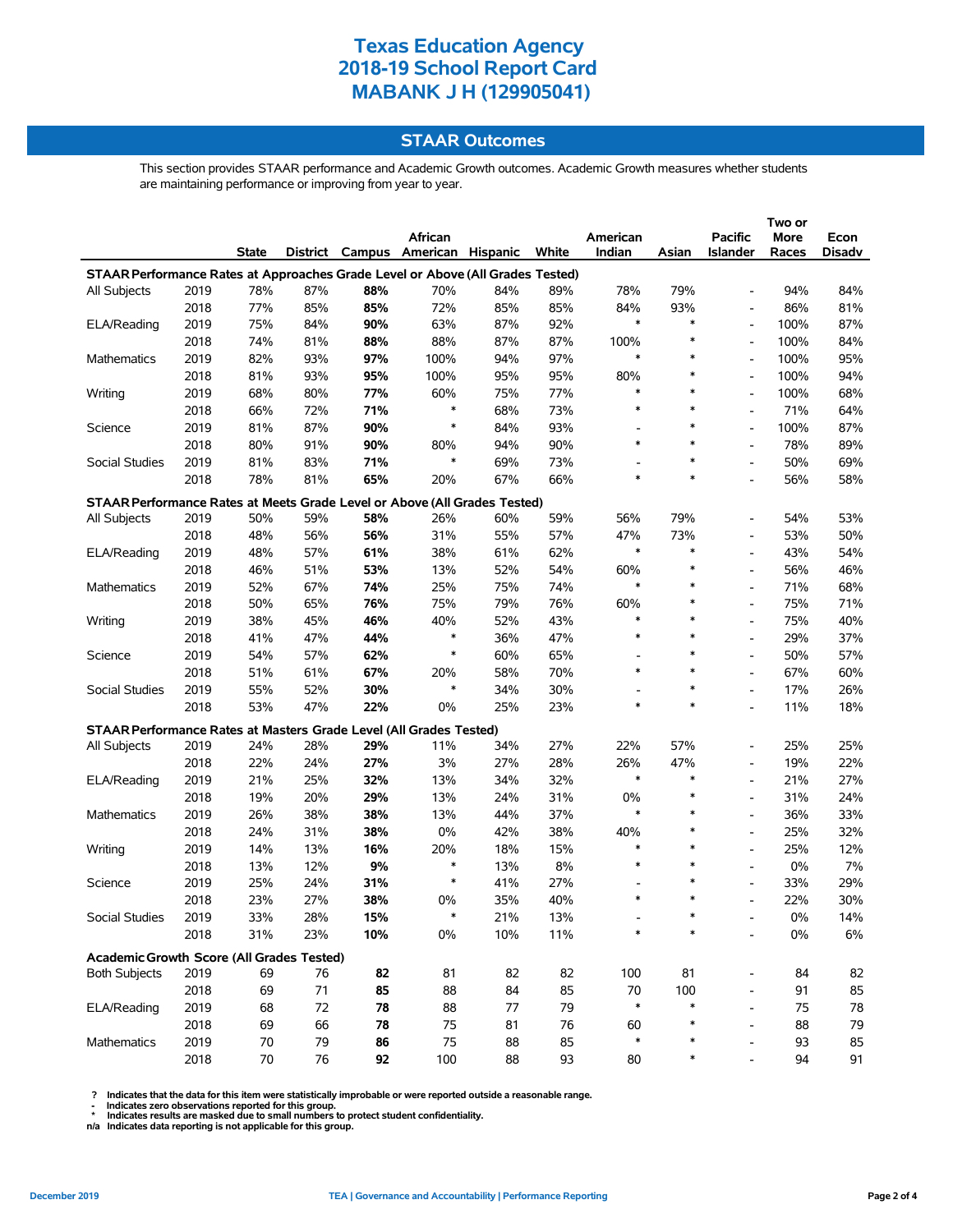#### **Prior-Year Non-Proficient and Student Success Initiative STAAR Outcomes**

Progress of Prior-Year Non-Proficient Students shows STAAR performance rates for students who did not perform satisfactorily in 2017-18 but did in 2018-19. Student Success Initiative shows rates related to the requirement for students to demonstrate proficiency on the reading and mathematics STAAR in grades 5 and 8.

|                                                |              |                 |                                            |                                                                       |                 |       |          | Two or |                 |             |               |
|------------------------------------------------|--------------|-----------------|--------------------------------------------|-----------------------------------------------------------------------|-----------------|-------|----------|--------|-----------------|-------------|---------------|
|                                                |              |                 |                                            | African                                                               |                 |       | American |        | <b>Pacific</b>  | <b>More</b> | Econ          |
|                                                | <b>State</b> | <b>District</b> | Campus                                     | American                                                              | <b>Hispanic</b> | White | Indian   | Asian  | <b>Islander</b> | Races       | <b>Disadv</b> |
| Progress of Prior-Year Non-Proficient Students |              |                 |                                            |                                                                       |                 |       |          |        |                 |             |               |
| Sum of Grades 4-8                              |              |                 |                                            |                                                                       |                 |       |          |        |                 |             |               |
| Reading<br>2019                                | 41%          | 52%             | 58%                                        | ∗                                                                     | 52%             | 63%   | $\ast$   | $\ast$ |                 | ∗           | 38%           |
| 2018                                           | 38%          | 45%             | 53%                                        | *                                                                     | 50%             | 48%   |          | $\ast$ |                 | $\ast$      | 33%           |
| <b>Mathematics</b>                             |              |                 |                                            |                                                                       |                 |       |          |        |                 |             |               |
| 2019                                           | 45%          | 69%             | 76%                                        | ∗                                                                     | 71%             | 74%   | *        |        |                 | $\ast$      | 57%           |
| 2018                                           | 47%          | 71%             | 79%                                        | ∗                                                                     | 71%             | 79%   |          |        |                 | $\ast$      | 80%           |
| <b>Students Success Initiative</b>             |              |                 |                                            |                                                                       |                 |       |          |        |                 |             |               |
| <b>Grade 8 Reading</b>                         |              |                 |                                            |                                                                       |                 |       |          |        |                 |             |               |
|                                                |              |                 |                                            | Students Meeting Approaches Grade Level on First STAAR Administration |                 |       |          |        |                 |             |               |
| 2019                                           | 78%          | 89%             | 89%                                        | ∗                                                                     | 83%             | 92%   |          |        |                 | 83%         | 57%           |
|                                                |              |                 | Students Requiring Accelerated Instruction |                                                                       |                 |       |          |        |                 |             |               |
| 2019                                           | 22%          | 11%             | 11%                                        | ∗                                                                     | 17%             | 8%    |          | $\ast$ |                 | 17%         | 43%           |
| <b>STAAR Cumulative Met Standard</b>           |              |                 |                                            |                                                                       |                 |       |          |        |                 |             |               |
| 2019                                           | 85%          | 92%             | 92%                                        | *                                                                     | 84%             | 95%   |          | $\ast$ |                 | 100%        | 61%           |
| <b>Grade 8 Mathematics</b>                     |              |                 |                                            |                                                                       |                 |       |          |        |                 |             |               |
|                                                |              |                 |                                            | Students Meeting Approaches Grade Level on First STAAR Administration |                 |       |          |        |                 |             |               |
| 2019                                           | 82%          | 95%             | 95%                                        |                                                                       | 84%             | 98%   | *        | *      |                 | 100%        | 74%           |
|                                                |              |                 | Students Requiring Accelerated Instruction |                                                                       |                 |       |          |        |                 |             |               |
| 2019                                           | 18%          | 5%              | 5%                                         | $\ast$                                                                | 16%             | 2%    | $\ast$   | $\ast$ |                 | 0%          | 26%           |
| <b>STAAR Cumulative Met Standard</b>           |              |                 |                                            |                                                                       |                 |       |          |        |                 |             |               |
| 2019                                           | 88%          | 98%             | 98%                                        | ∗                                                                     | 92%             | 100%  | $\ast$   | $\ast$ |                 | 100%        | 91%           |

 **? Indicates that the data for this item were statistically improbable or were reported outside a reasonable range.**

- Indicates zero observations reported for this group.<br>\* Indicates results are masked due to small numbers to protect student confidentiality.<br>n/a Indicates data reporting is not applicable for this group.

j,